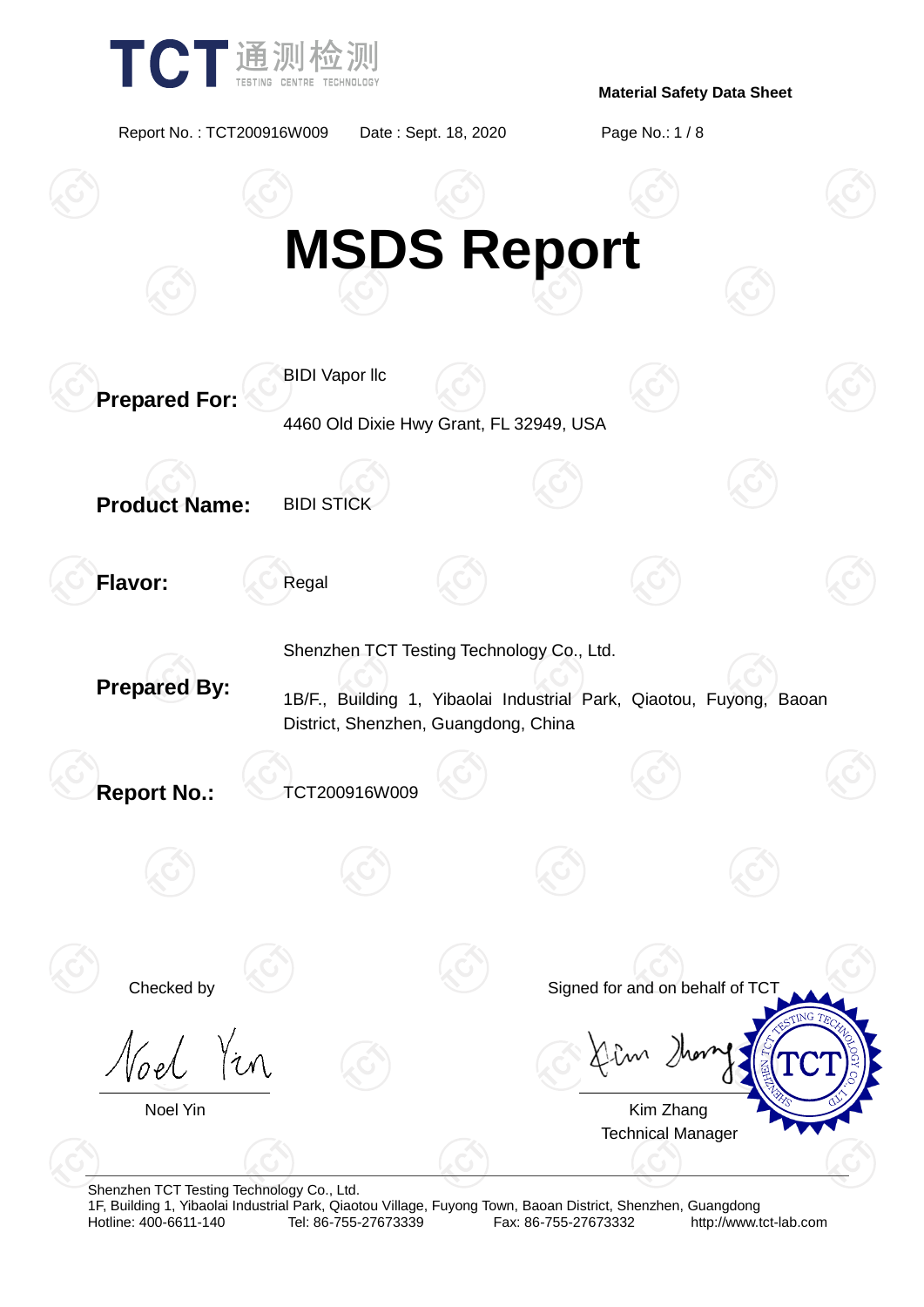

Report No. : TCT200916W009 Date : Sept. 18, 2020 Page No.: 2 / 8

# **Material Safety Data Sheet**

**Regulation (EC) No 1907/2006 (REACH), Annex II**

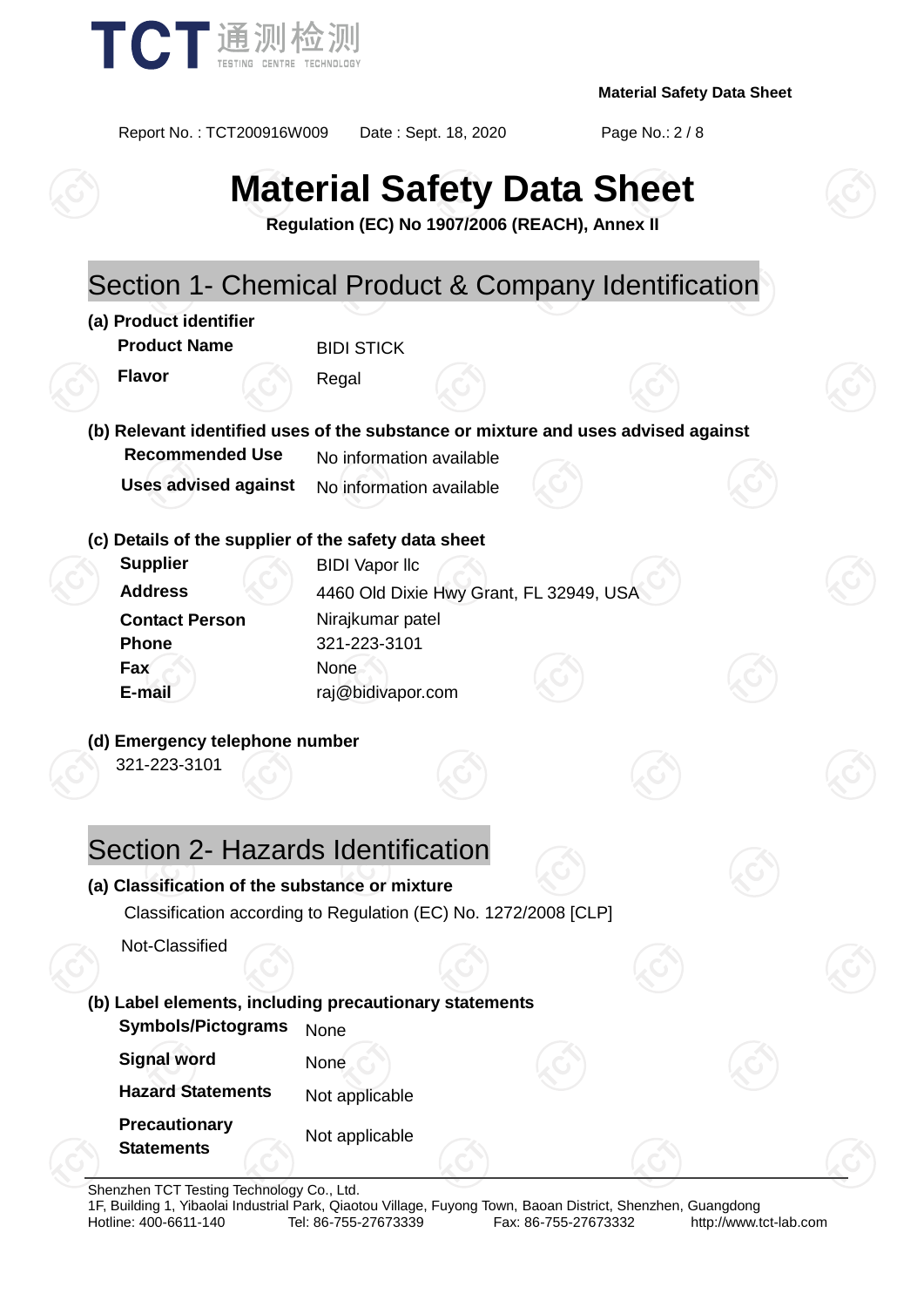

Report No. : TCT200916W009 Date : Sept. 18, 2020 Page No.: 3 / 8

**(c) Other hazards**

No information available





### **(a) BIDI STICK is a mixture**

| <b>Chemical Name</b>                        | <b>CAS No.</b> | <b>CONTENT%</b> |  |
|---------------------------------------------|----------------|-----------------|--|
| Menthol                                     | 89-78-1        | 0.037           |  |
| <b>Nicotine</b>                             | 54-11-5        | 5.74            |  |
| Benzoic acid                                | 65-85-0        | 6.97            |  |
| Propylene Glycol                            | 57-55-6        | 59.0            |  |
| Glycerol                                    | $56 - 81 - 5$  | 23.8            |  |
| Ethanol                                     | 64-17-5        | 0.385           |  |
| Benzyl acetate                              | 140-11-4       | 0.050           |  |
| Ethyl butanoate                             | 105-54-4       | 0.416           |  |
| Ethyl 2-methylbutanoate                     | 7452-79-1      | 0.339           |  |
| Ethyl caproate                              | 123-66-0       | 0.764           |  |
| cis-3-Hexenyl-1-acetate                     | 3681-71-8      | 0.146           |  |
| Ethyl lactate                               | 97-64-3        | 0.698           |  |
| cis-3-Hexene-1-ol                           | 928-96-1       | 0.412           |  |
| Linalol                                     | 78-70-6        | 0.161           |  |
| Gardeniol                                   | 93-92-5        | 0.065           |  |
| Citronellol                                 | 106-22-9       | 0.020           |  |
| Ethyl maltol                                | 4940-11-8      | 0.597           |  |
| Methyl cinnamate                            | 103-26-4       | 0.145           |  |
| gamma.-Decanolactone                        | 706-14-9       | 0.131           |  |
| Ethyl 2,3-epoxy-3-methyl-3-phenylpropionate | 77-83-8        | 0.036           |  |
| Persicol                                    | 104-67-6       | 0.088           |  |

# Section 4- First Aid Measures

### **(a) Description of first aid measures**

| <b>General advice</b> | In case of accident or unwellness, seek medical advice immediately                                       |  |  |
|-----------------------|----------------------------------------------------------------------------------------------------------|--|--|
| Inhalation            | If fumes or combustion products are inhaled, remove victim to fresh air and                              |  |  |
|                       | keep at rest in a position comfortable for breathing. Get medical<br>advice/attention if you feel unwell |  |  |
| Ingestion             | Give water to rinse out mouth, then drink plenty of water, vomiting, and go<br>to a doctor               |  |  |
| Eye contact           | Keep eyelids apart and away from eye and moving the eyelids by lifting the                               |  |  |

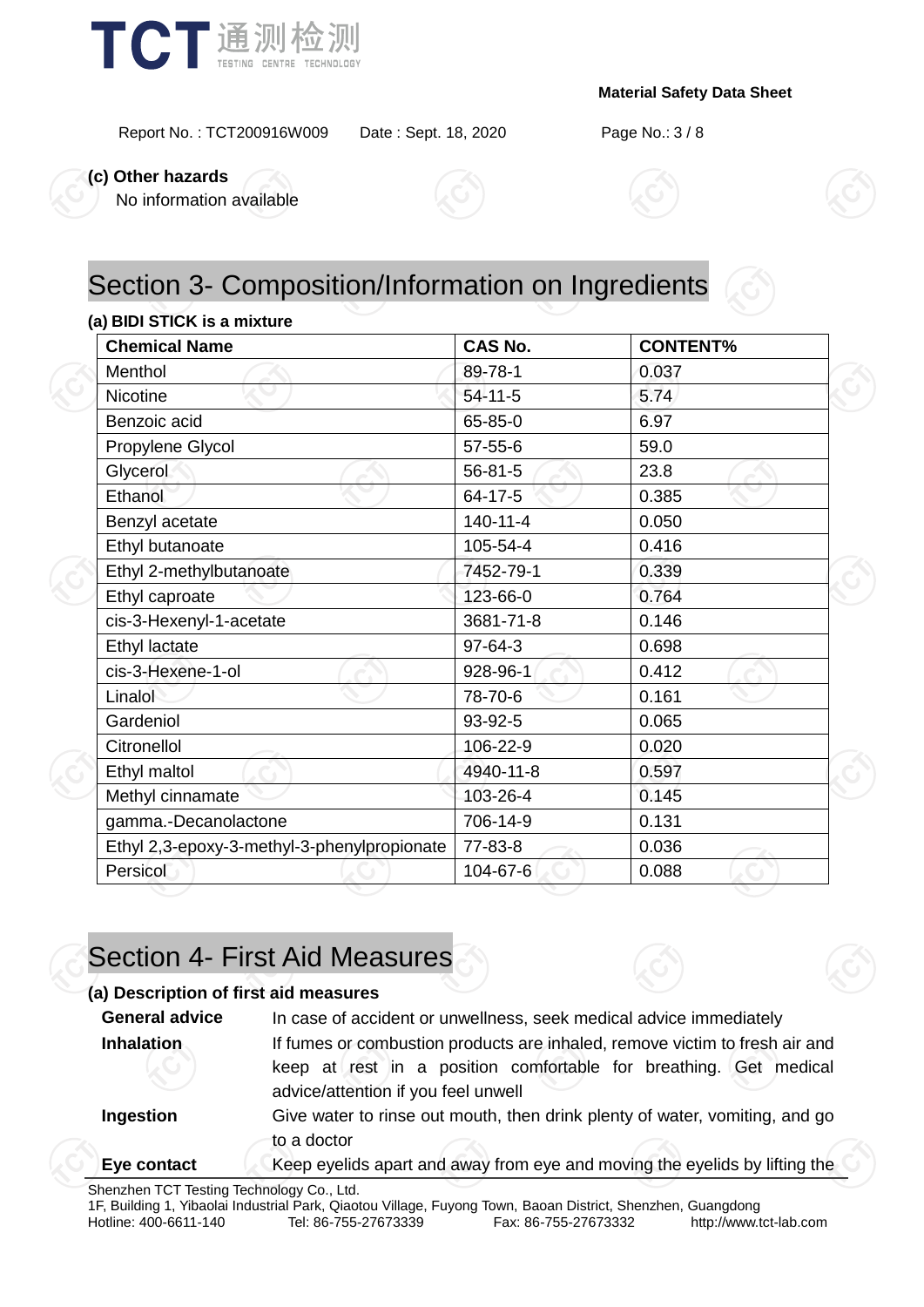

Report No. : TCT200916W009 Date : Sept. 18, 2020 Page No.: 4 / 8

upper and lower lids occasionally, flush eyes with plenty of water or saline water for at least 15 minutes, call a physician if irritation persists. **Skin contact** Wash off immediately with soap and plenty of water while removing all contaminated clothes and shoes. Wash contaminated clothing before reuse. If skin irritation persists, call a physician.

### **(b) Most important symptoms and effects, both acute and delayed**

No information available

**(c) Indication of any immediate medical attention and special treatment needed** Treat symptomatically

# Section 5- Fire Fighting Measures

### **(a) Extinguishing media**

**Suitable extinguishing bundale examgers image.** Water, CO<sub>2</sub>, Dry chemical powder, Foam **Unsuitable extinguishing media** No information available

**(b) Special hazards arising from the substance or mixture** No information available

### **(c) Special protective equipment and precautions for fire-fighters**

Firefighters should wear self-contained breathing apparatus and full firefighting turnout gear; Prevent, by any means available, spillage from entering drains or water courses; Use water delivered as a fine spray to control fire and cool adjacent area.

### Section 6- Accidental Release Measures

#### **(a) Personal precautions, protective equipment and emergency procedures**

Evacuate personnel to safe areas. Avoid contact with skin, eyes or clothing. Ensure adequate ventilation, especially in confined areas. Do not breathe dust/fume/gas/mist/vapors/spray.

### **(b) Environmental precautions**

Prevent product from entering drains

### **(c) Methods and material for containment and cleaning up** Pick up and transfer to properly labeled containers. Avoid generation of dust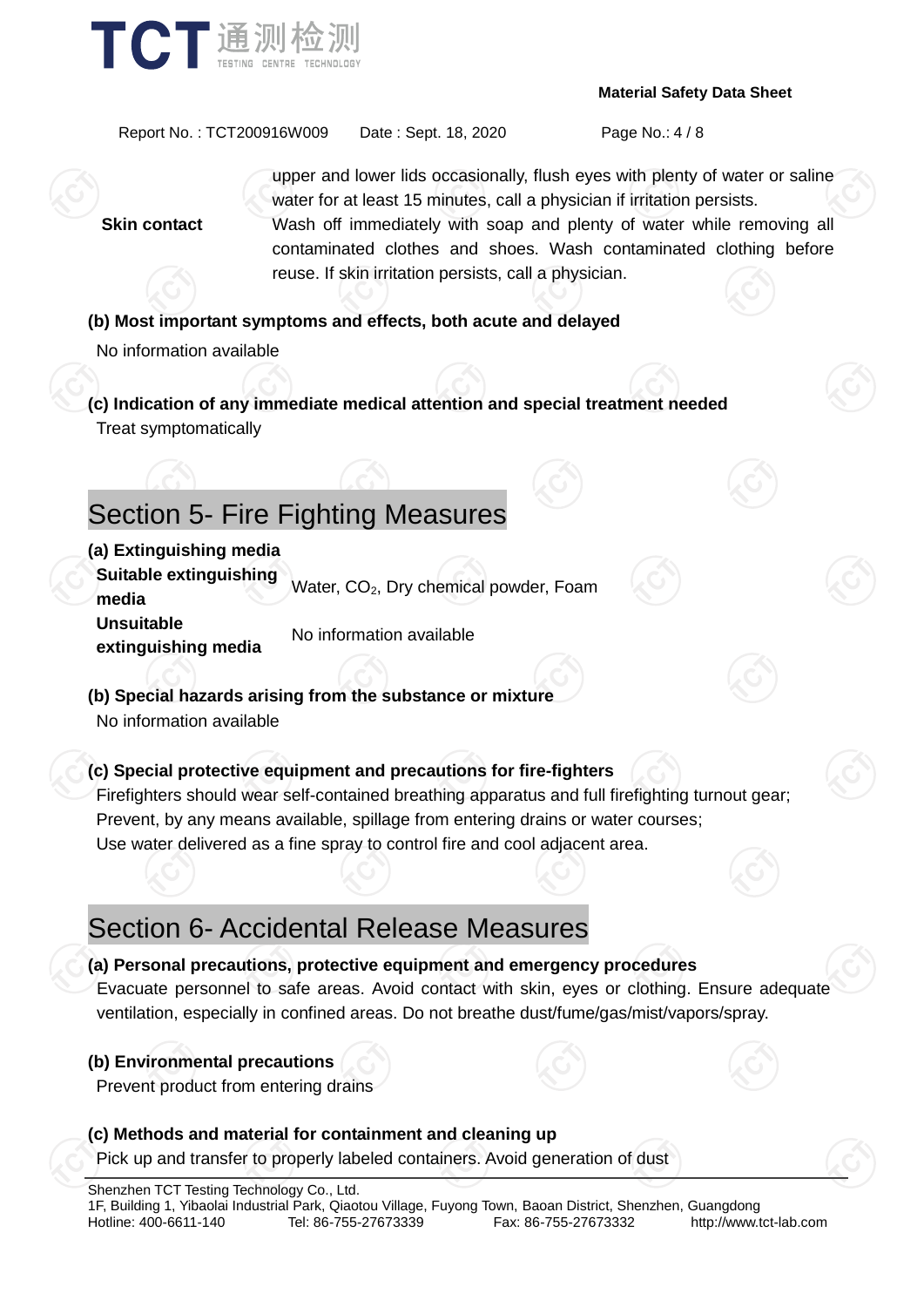

Report No. : TCT200916W009 Date : Sept. 18, 2020 Page No.: 5 / 8

# Section 7- Handling and Storage

#### **(a) Precautions for safe handling**

Handle in accordance with good industrial hygiene and safety practice. Avoid contact with skin, eyes or clothing. Avoid generation of dust. Do not breathe dust/fume/gas/mist/vapors/spray

### **(b) Conditions for safe storage, including any incompatibilities**

Keep containers tightly closed in a dry, cool and well-ventilated place. Protect from moisture and fire. Store away from Oxidant, acids, halogen, Equipped with corresponding varieties and number of fire equipment and leakage emergency treatment equipment.

### Section 8 - Exposure Controls/Personal Protection

### **(a) Exposure controls**

**Engineering Controls** Ensure adequate ventilation, especially in confined areas

#### **(b) Personal protective equipment**

**Personal protective equipment** Respiratory Protection: Special protection is generally not required, but if exposed to dust, it is recommended to wear self absorption filter dust masks

Skin Protection: Wear suitable protective clothing and gloves

Eye Protection: Not necessary under normal conditions. Wearing chemical safety protective glasses if necessary

**Hygiene Measures** Wash hands or take a shower after working

#### **(c) Environmental exposure controls**

Avoid release to the environment

| Appearance: Yellow |                                             |
|--------------------|---------------------------------------------|
| Form: Liquid       |                                             |
| Odor: Dragon Venom |                                             |
| No data            |                                             |
| No data            |                                             |
| No data            |                                             |
|                    | Section 9- Physical and Chemical Properties |

Shenzhen TCT Testing Technology Co., Ltd.

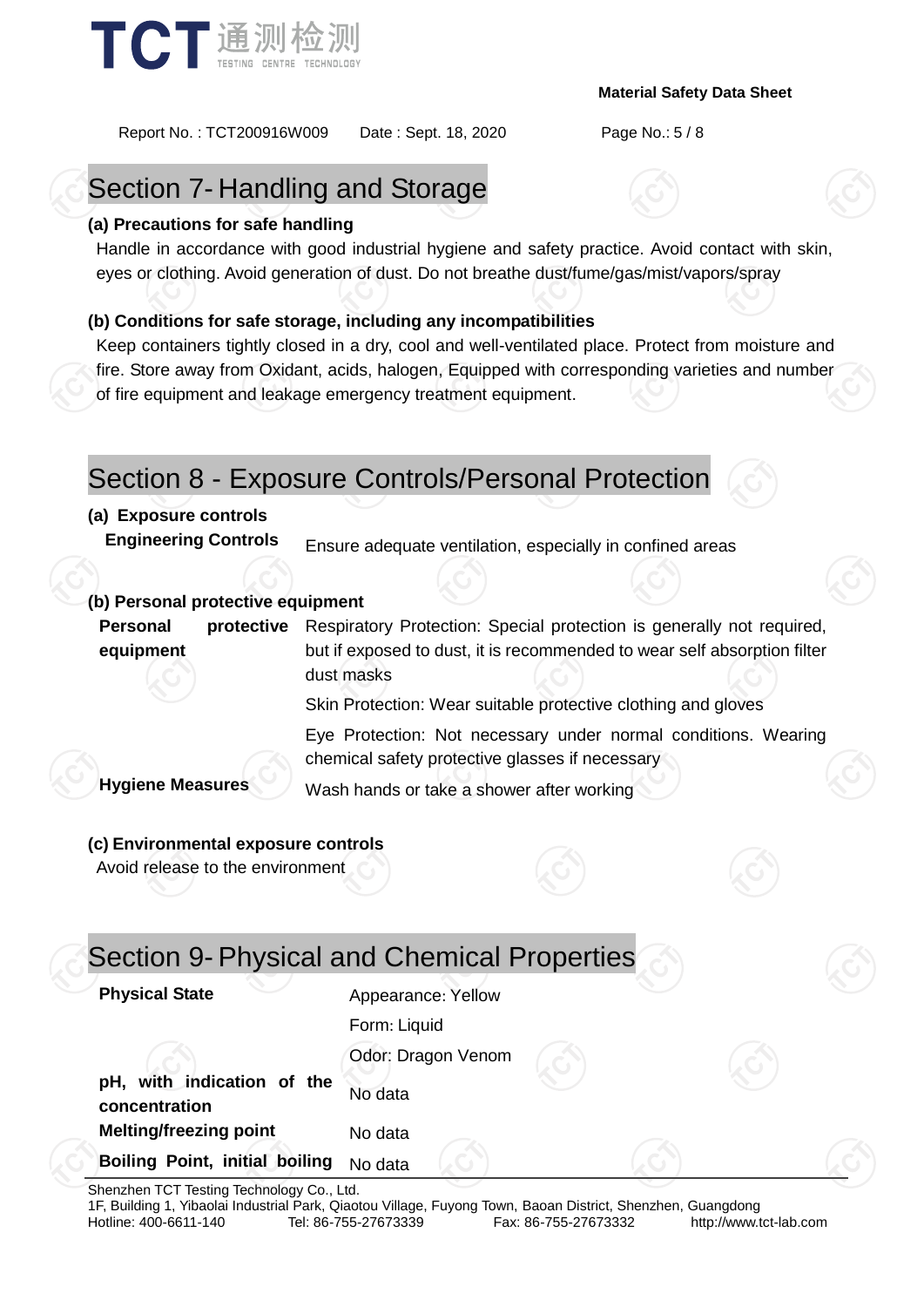

Report No. : TCT200916W009 Date : Sept. 18, 2020 Page No.: 6 / 8

| point and Boiling range                                           |                    |  |  |  |
|-------------------------------------------------------------------|--------------------|--|--|--|
| <b>Flash Point</b>                                                | No data            |  |  |  |
| <b>Evaporation rate</b>                                           | No data            |  |  |  |
| <b>Flammability (soil, gas)</b>                                   | No data            |  |  |  |
| Upper/lower flammability or<br>explosive limits<br>Vapor pressure | No data<br>No data |  |  |  |
| Vapor Density (Air = 1)                                           | No data            |  |  |  |
| <b>Density/relative density</b>                                   | No data            |  |  |  |
| <b>Solubility in Water</b>                                        | Soluble in water.  |  |  |  |
| <b>Autoignition temperature</b>                                   | No data            |  |  |  |
| <b>Decomposition temperature</b>                                  | No data            |  |  |  |
| <b>Kinematic viscosity</b>                                        | No data            |  |  |  |
| <b>Dynamic viscosity</b>                                          | No data            |  |  |  |
| <b>Explosive properties</b>                                       | No data            |  |  |  |
| <b>Oxidizing properties</b>                                       | No data            |  |  |  |
|                                                                   |                    |  |  |  |
| Section 10 - Stability and Reactivity                             |                    |  |  |  |
| (a) Reactivity                                                    |                    |  |  |  |
| Stable under normal conditions                                    |                    |  |  |  |
| (b) Chemical stability                                            |                    |  |  |  |
| Stable under recommended storage conditions                       |                    |  |  |  |
| (c) Possibility of hazardous reactions                            |                    |  |  |  |
| None under normal processing                                      |                    |  |  |  |
| (d) Conditions to avoid<br>No information available               |                    |  |  |  |
| (e) Incompatible materials<br>No information available            |                    |  |  |  |
| (f) Hazardous decomposition products                              |                    |  |  |  |
| No information available                                          |                    |  |  |  |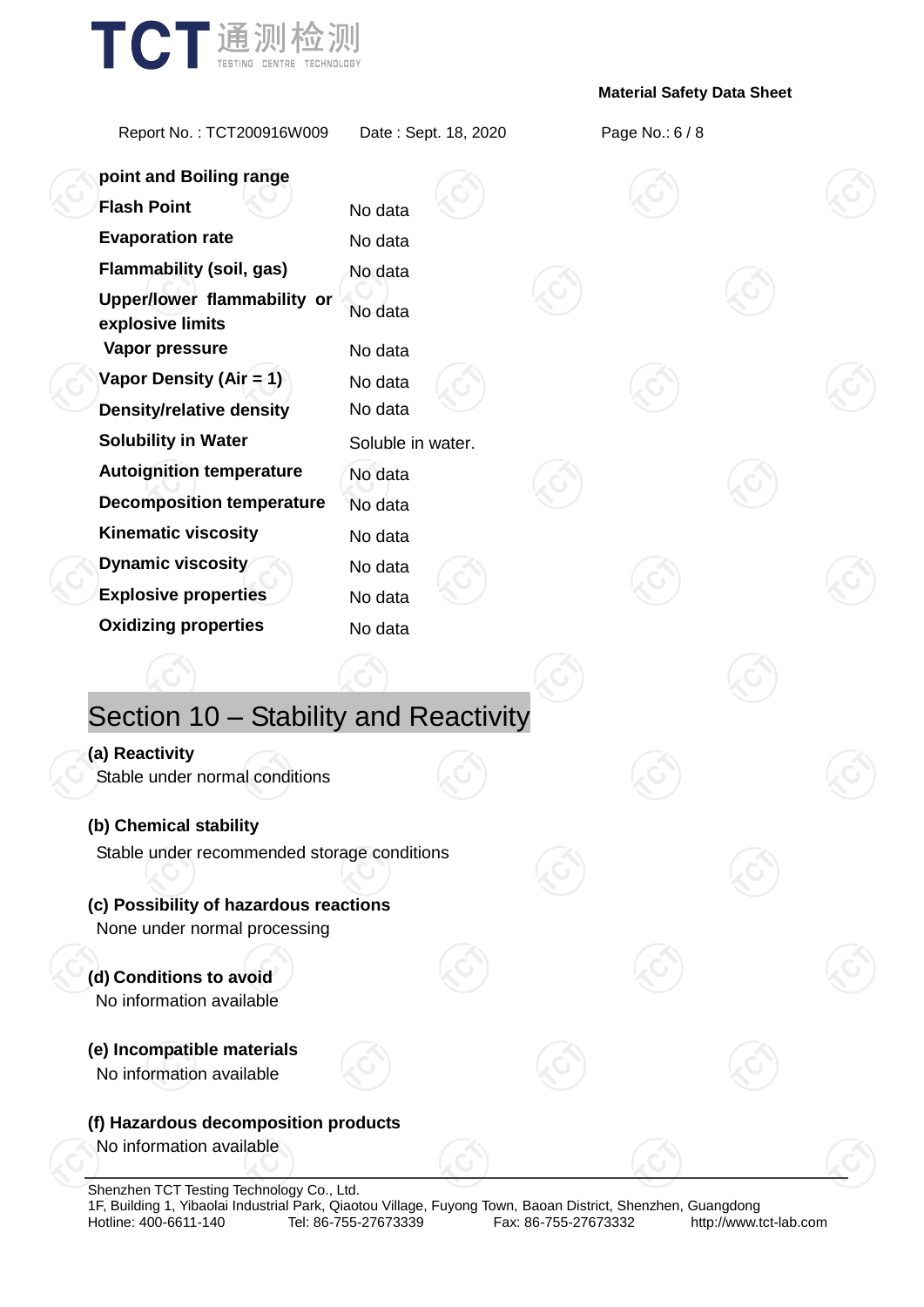

Report No. : TCT200916W009 Date : Sept. 18, 2020 Page No.: 7 / 8

# Section 11 – Toxicological Information

**(a) Information on toxicological effects Acute toxicity** Not classified **Skin corrosion/irritation** Not classified **Serious eye damage/eye irritation** Not classified **Sensitization** Not classified **Germ cell mutagenicity** Not classified **Carcinogenicity Not classified Reproductive toxicity** Not classified **STOT - single exposure** Not classified **STOT - repeated exposure** Not classified **Aspiration hazard** Not classified

## Section 12-Ecological Information

| <b>Toxicity</b>                            | No information available |
|--------------------------------------------|--------------------------|
| <b>Persistence</b><br>and<br>degradability | No information available |
| <b>Bioaccumulative potential</b>           | No information available |
| <b>Mobility in soil</b>                    | No information available |
| Other adverse effects                      | No information available |

### Section 13 – Disposal Considerations

**Waste treatment methods** Product disposal recommendation: Observe local, state and federal laws and regulations.

> Packaging disposal recommendation: Containers may be recycled or re-used. Observe local, state and federal laws and regulations.

> The potential effects on the environment and human health of the substances used in material; the desirability of not disposing of waste material as unsorted municipal waste and of participating in their separate collection so as to facilitate treatment and recycling;

Shenzhen TCT Testing Technology Co., Ltd. 1F, Building 1, Yibaolai Industrial Park, Qiaotou Village, Fuyong Town, Baoan District, Shenzhen, Guangdong http://www.tct-lab.com